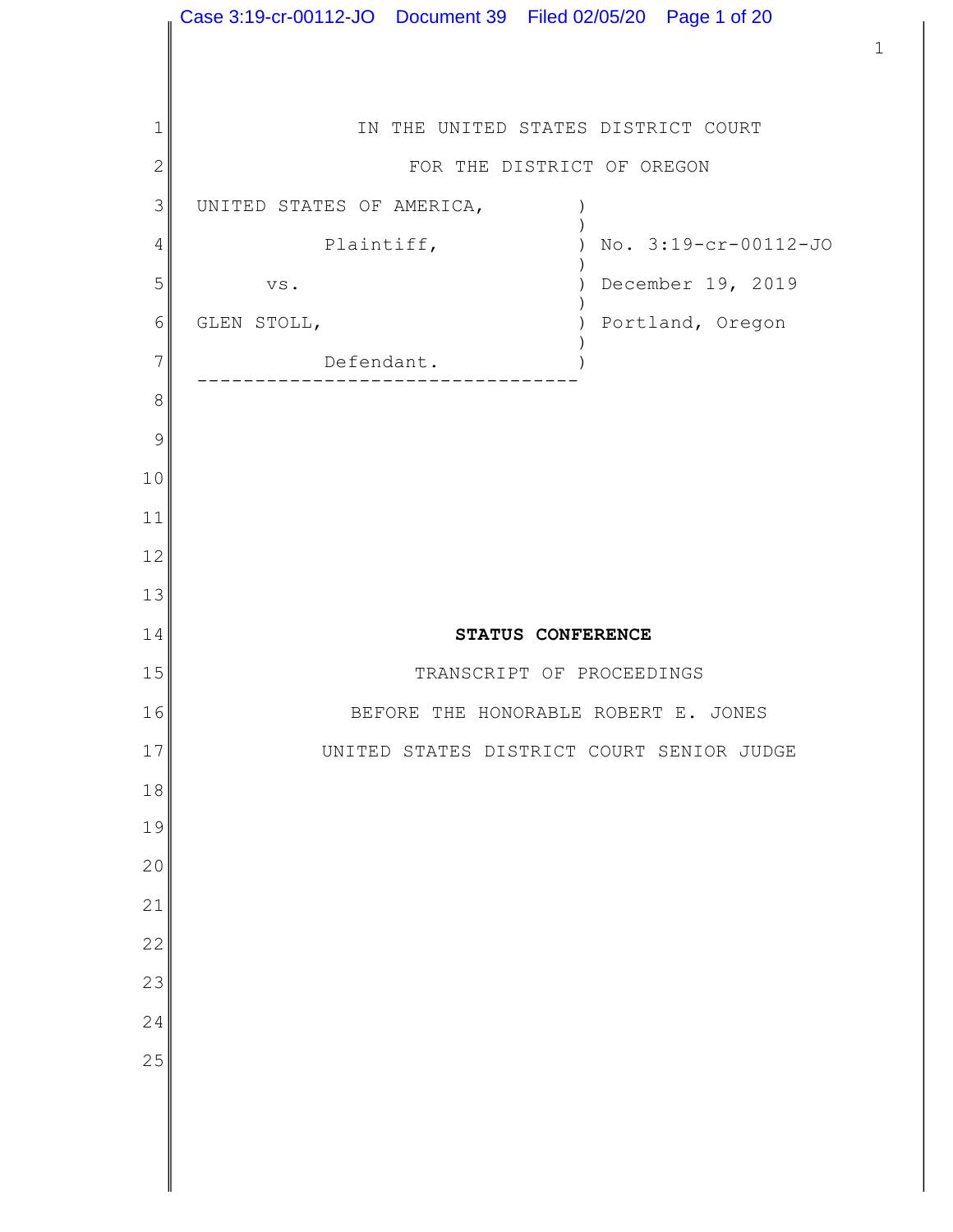|                |                                 | Case 3:19-cr-00112-JO  Document 39  Filed 02/05/20  Page 2 of 20                             |
|----------------|---------------------------------|----------------------------------------------------------------------------------------------|
|                |                                 |                                                                                              |
|                |                                 |                                                                                              |
| 1              |                                 | APPEARANCES                                                                                  |
| $\overline{2}$ | FOR THE PLAINTIFF: Donna Maddux | Assistant United States Attorney                                                             |
| 3              |                                 | U.S. Attorney's Office<br>1000 S. W. Third Avenue                                            |
| $\overline{4}$ |                                 | Suite 600<br>Portland, OR 97204                                                              |
| 5              |                                 | FOR THE DEFENDANT: Noah A.F. Horst                                                           |
| 6              |                                 | Levi Merrithew Horst LLP<br>610 S. W. Alder Street                                           |
| 7              |                                 | Suite 415<br>Portland, OR 97205                                                              |
| 8              | COURT REPORTER:                 | Nancy M. Walker, CSR, RMR, CRR                                                               |
| 9<br>10        |                                 | United States District Courthouse<br>1000 S. W. Third Avenue, Room 301<br>Portland, OR 97204 |
| 11             |                                 | $(503)$ 326-8186                                                                             |
| 12             |                                 |                                                                                              |
| 13             |                                 |                                                                                              |
| 14             |                                 |                                                                                              |
| 15             |                                 |                                                                                              |
| 16             |                                 |                                                                                              |
| 17             |                                 |                                                                                              |
| 18             |                                 |                                                                                              |
| 19             |                                 |                                                                                              |
| 20             |                                 |                                                                                              |
| 21             |                                 |                                                                                              |
| 22             |                                 |                                                                                              |
| 23             |                                 |                                                                                              |
| 24             |                                 |                                                                                              |
| 25             |                                 |                                                                                              |
|                |                                 |                                                                                              |
|                |                                 |                                                                                              |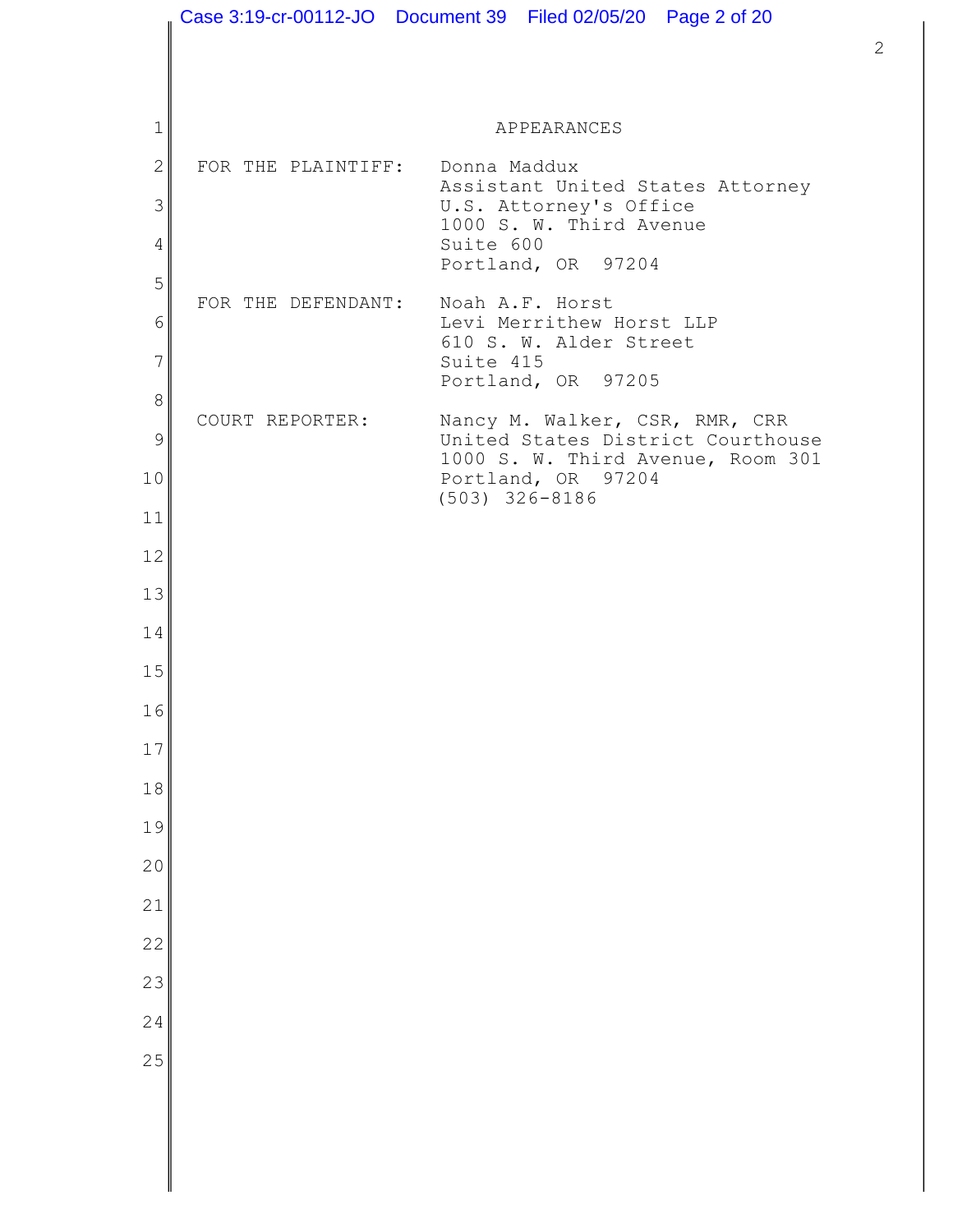1 2 3 4 5 6 7 8 9 10 11 12 13 14 15 16 17 18 19 20 21 22 23 24 25 3 P R O C E E D I N G S THE COURT: Good morning, everybody. Please have a seat. MS. MADDUX: Good morning, Your Honor. Donna Maddux appearing today on behalf of the United States. We're here in the matter of United States versus Glen Stoll. It's Case No. 19-cr-112. The defendant is present. He is out of custody. Appearing with him at counsel table is his attorney, Noah Horst. This is the time set for a status conference regarding the trial date. I'm going to defer to defense counsel for his remarks. THE COURT: Thank you. Counsel? MR. HORST: Good morning, Judge. Noah Horst, H-o-r-s-t. Ms. Maddux and I were discussing the currently scheduled February trial date, and I told Ms. Maddux there is no way that we were going be ready, given the amount of investigation and designation of the case, et cetera. We decided it would be better to come in and talk to you directly about that rather than filing a continuance motion. THE COURT: That's fine. MR. HORST: So here we are today. And I am asking now, and I can ask by written motion and declaration if the Case 3:19-cr-00112-JO Document 39 Filed 02/05/20 Page 3 of 20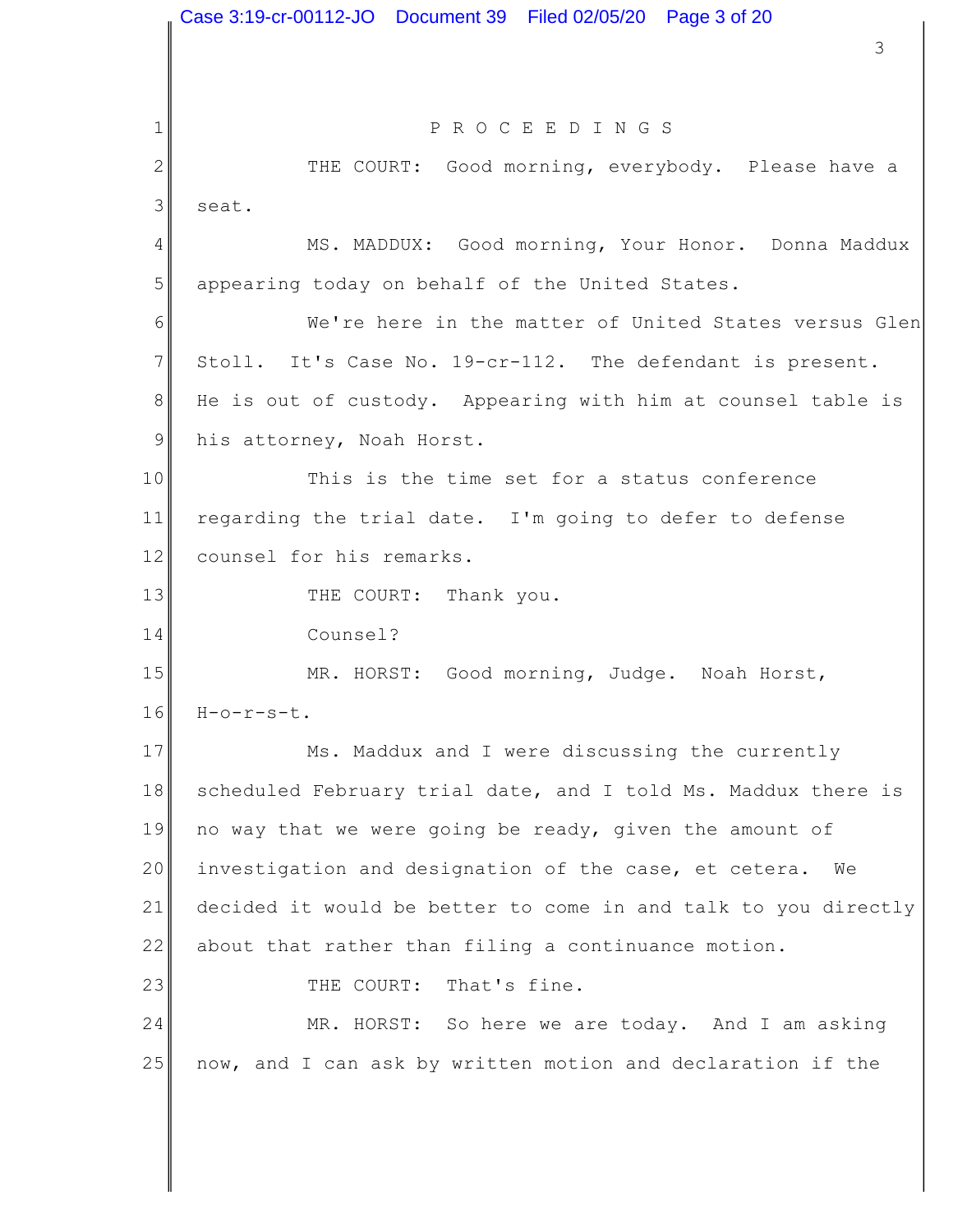Case 3:19-cr-00112-JO Document 39 Filed 02/05/20 Page 4 of 20

1 2 3 4 5 6 7 8 9 10 11 12 13 14 15 16 17 18 19 4 Court would like me to do that, for a continuance a little bit further into the spring. I think one of the considerations that the Government has is one of the case agents may be retiring soon, and they are seeking some sort of certainty regarding the trial date, which I'm okay with, although I don't know that I'm ready right now to commit to some specific trial date in the future. I think that we are getting close. I was looking this morning at the associated case docket, the Bradys' case, which lasted approximately 21 months from indictment to plea. We intend to go to trial on this case. It's been approximately 10 months since I've met Mr. Stoll for the first time. Our relationship, I would like to report, is excellent. THE COURT: Good. MR. HORST: We are communicating very well. And we are developing witnesses, case theory, investigation, which I'm happy to talk about outside the presence of -- THE COURT: How long do you think it will take to try

20 the case?

21

25

MR. HORST: How many days?

22 THE COURT: Yeah, or weeks.

23 24 MR. HORST: Gosh, I think it's going to take a couple of weeks, Judge.

THE COURT: Yeah.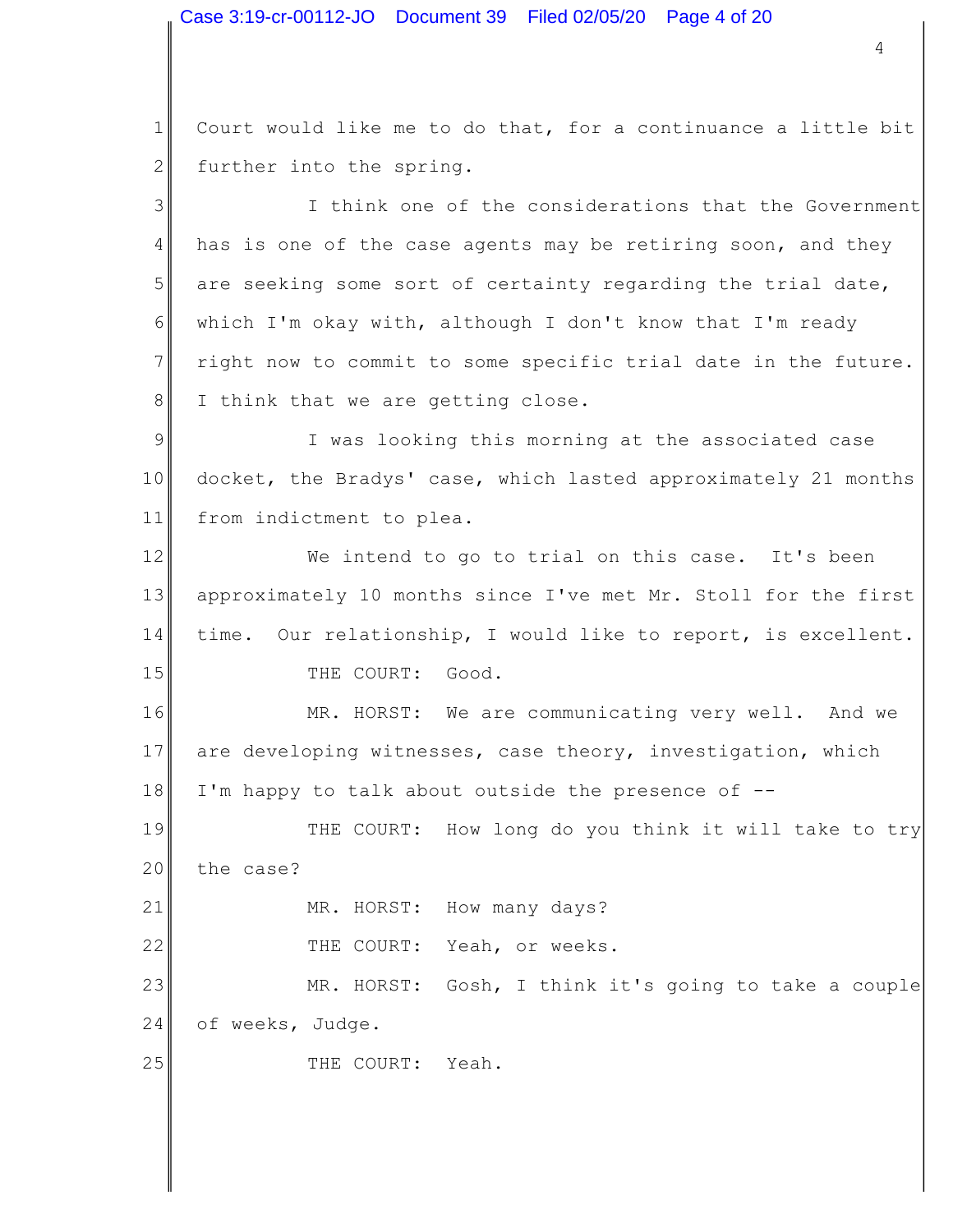1 2 3 4 5 6 7 8 9 10 11 12 13 14 15 16 17 18 19 20 21 22 23 24 25 MS. MADDUX: And, Your Honor, I think the Government's case is no more than five days in this matter. We charged a very narrow window of time, and it's only the activity that involves Mr. Stoll and the Bradys that is charged in the indictment. THE COURT: Are we going to put off the Bradys' sentence until after the trial? MS. MADDUX: That is the plan, Your Honor. We've continued to push that back, knowing that we -- we're waiting until we have some certainty about the trial. THE COURT: You'll be calling them? MS. MADDUX: Yes, Your Honor. We will be calling -- Karl Brady will be testifying. THE COURT: Thank you. Well, I need a specific date, so we'll set that today. What would be your best -- realizing that if we get closer to it, if you have continued problems, I'll address them at that time, but I need a specific date today. MR. HORST: Okay. May I have one second to speak with Mr. Stoll about that? THE COURT: You can have more than that. MR. HORST: Okay. Thank you. (The defendant and his counsel confer off the record.)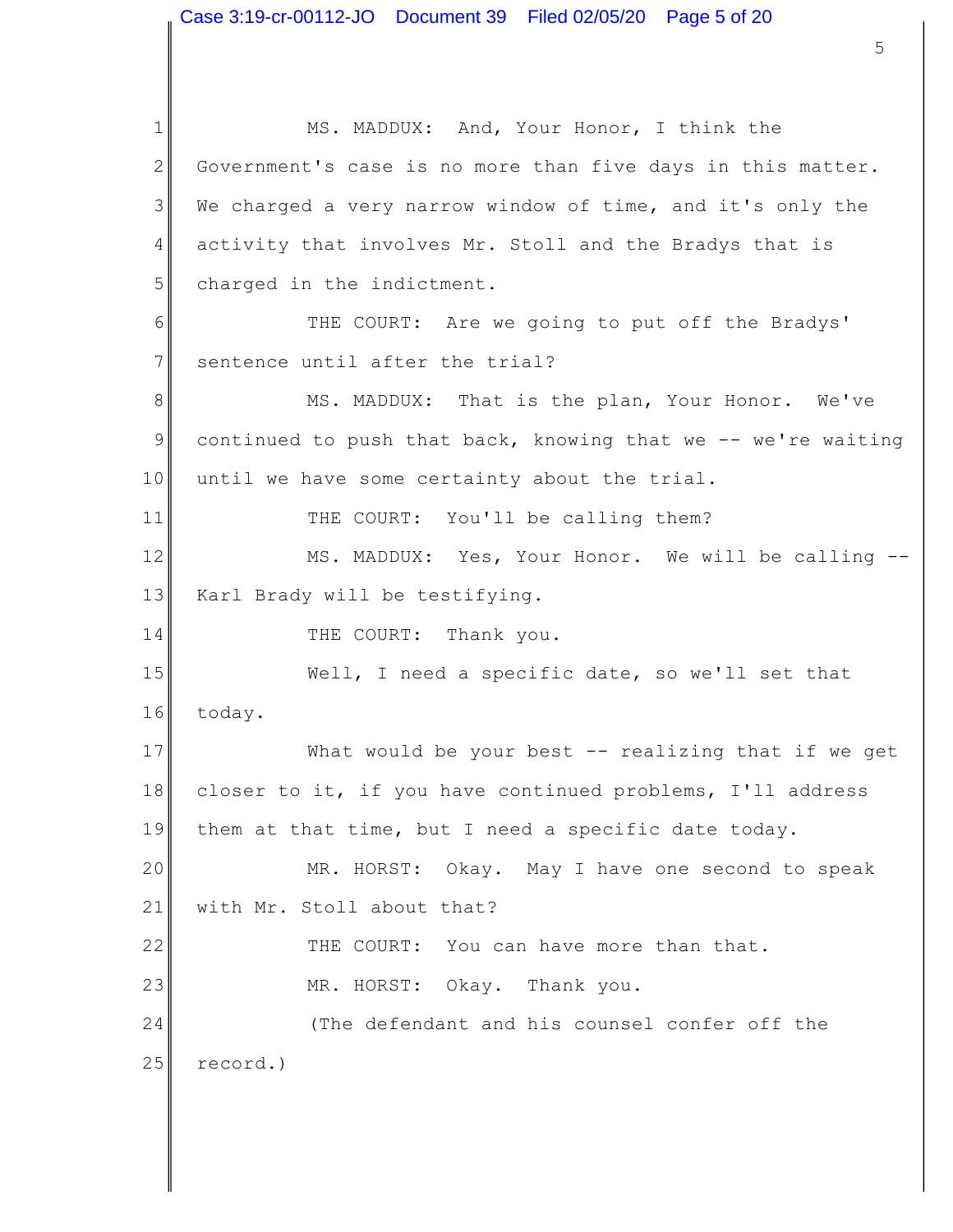1 2 3 4 5 6 7 8 9 10 11 12 13 14 15 16 17 18 19 20 21 22 23 24 25 6 MR. HORST: Judge, we would like to ask for a September trial date, recognizing that's far out. THE COURT: That's too far. MR. HORST: My other proposal would be to set something in the early summer, with the recognition that it's possible that I would come back to the Court again, asking for more time. And if we need to talk more about the details of the defense investigation and as to why that is complicated and time-consuming, I'm happy to do that. But, again, I'd ask the Government to leave if we were going to put that kind of thing on the record. THE COURT: Well, I don't need it on the record. We'll address them. But we'll set it in May. Pick a date. MR. HORST: May I look at my calendar, Judge, in May? THE COURT: Sure. MS. MADDUX: Your Honor, the Government is fairly open in May. THE COURT: Fine. The discovery has produced how much material? MS. MADDUX: Your Honor, I don't have a total amount off the top of my head. But all of the discovery was produced very early on in the case. We had a supplement to that discovery that we produced a few months back. Case 3:19-cr-00112-JO Document 39 Filed 02/05/20 Page 6 of 20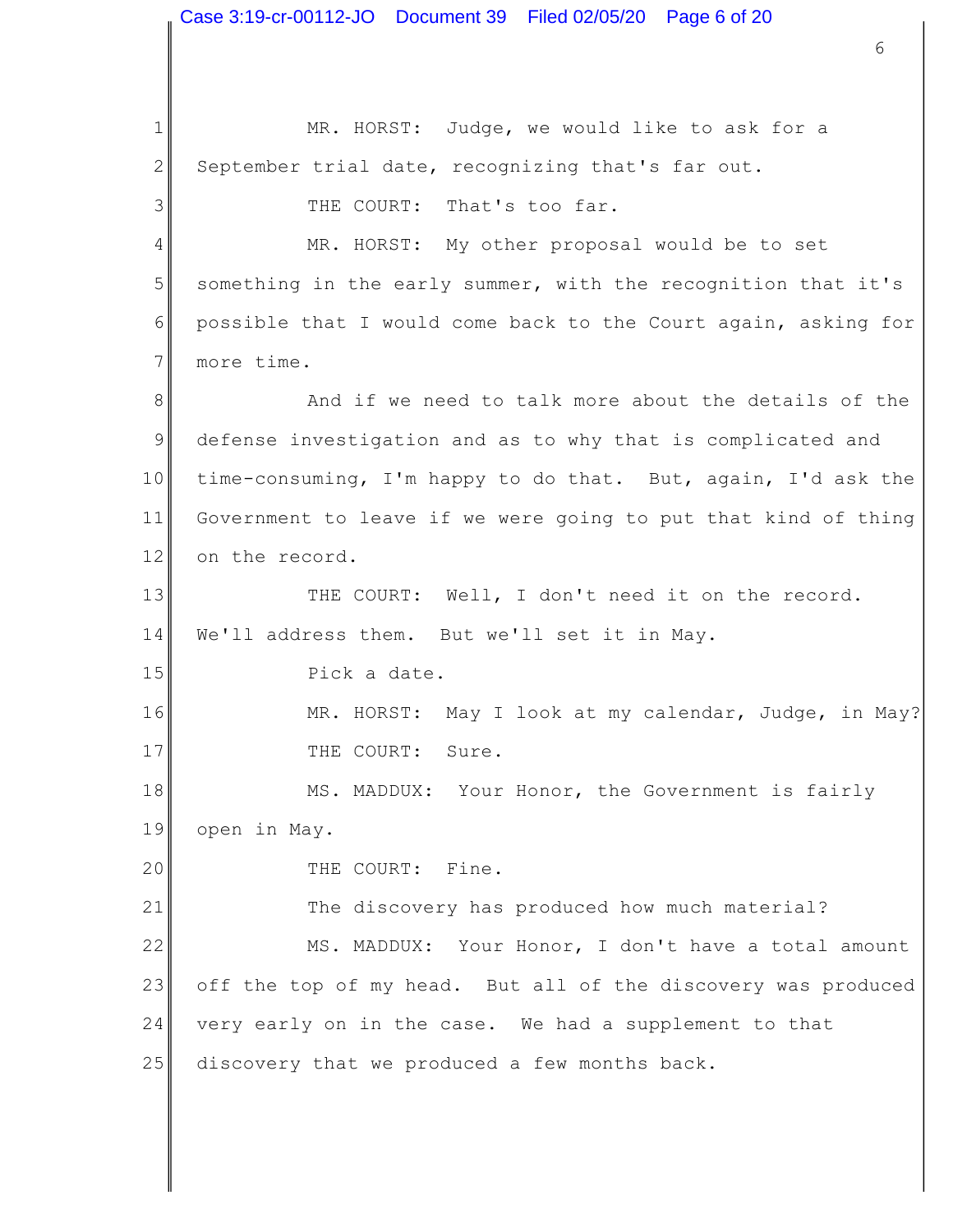1 2 3 4 5 6 7 8 9 10 11 12 13 14 15 16 17 18 19 20 21 22 23 24 25 THE COURT: I know you specialize in careers, not cases, so you set the record in a prior case with me. But about how many exhibits, just an estimate? MS. MADDUX: We've talked with the agents about this, Your Honor. I think we can get this in in under 200 exhibits. THE COURT: Well, that's fine. MS. MADDUX: Yeah. THE COURT: That's puny compared to what you're used to. All right. Your date? MR. HORST: Judge, May looks pretty good to me. It depends, I guess, on the Court's schedule. I would prefer later in the month as opposed to early in the month. THE COURT: Something around the 15th, Becky. THE CLERK: We could do May 19th. That's a Tuesday. MR. HORST: That would work for the defense, Judge. MS. MADDUX: And for the Government as well. THE COURT: Jury trial? MR. HORST: Yes. THE COURT: Thank you. Anything further to cover today? MR. HORST: There are a few things that Mr. Stoll would like to cover while we're -- THE COURT: We're here to hear --MR. HORST: -- we're at attention.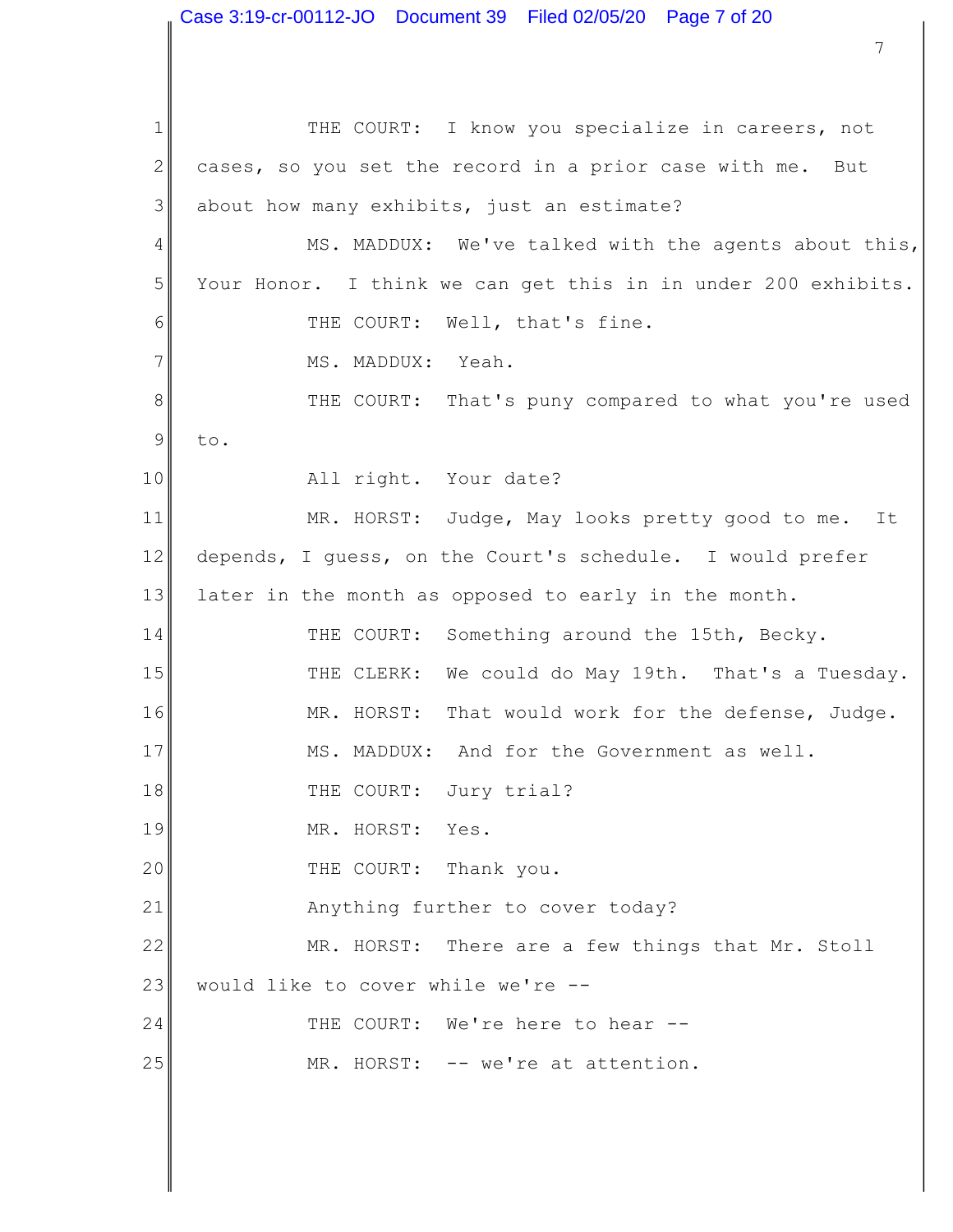Becky, did you have a question?

2 3 THE CLERK: Yes. Is he waiving his speedy trial rights, on the record?

MR. HORST: That's right.

5 6 7 8 9 10 11 For the purposes of this continuance, from February to May, Mr. Stoll will waive his rights to a speedy trial, although he wanted me to remind the Court of his previous objections and dissatisfaction with the timeliness that the discovery was provided in and his early insistence that we go to trial. Even though I was asking for more time on the case, Mr. Stoll was not.

THE COURT: Yes. I heard him.

1

4

12

13

MR. HORST: He was wanting to go to trial.

14 15 So I just wanted to speak for Mr. Stoll in that regard.

16 17 18 So in answer to Becky's question, yes, from February to May, he is consenting to that delay, as I understand it. THE DEFENDANT: Or even to September.

19 20 MR. HORST: Or even to September, although that's not the date.

21 22 23 MS. MADDUX: Would it need to be effective today? Would it be December, since we're allowing additional time from today, so from December to May?

24 THE DEFENDANT: Why not?

25 MR. HORST: Okay.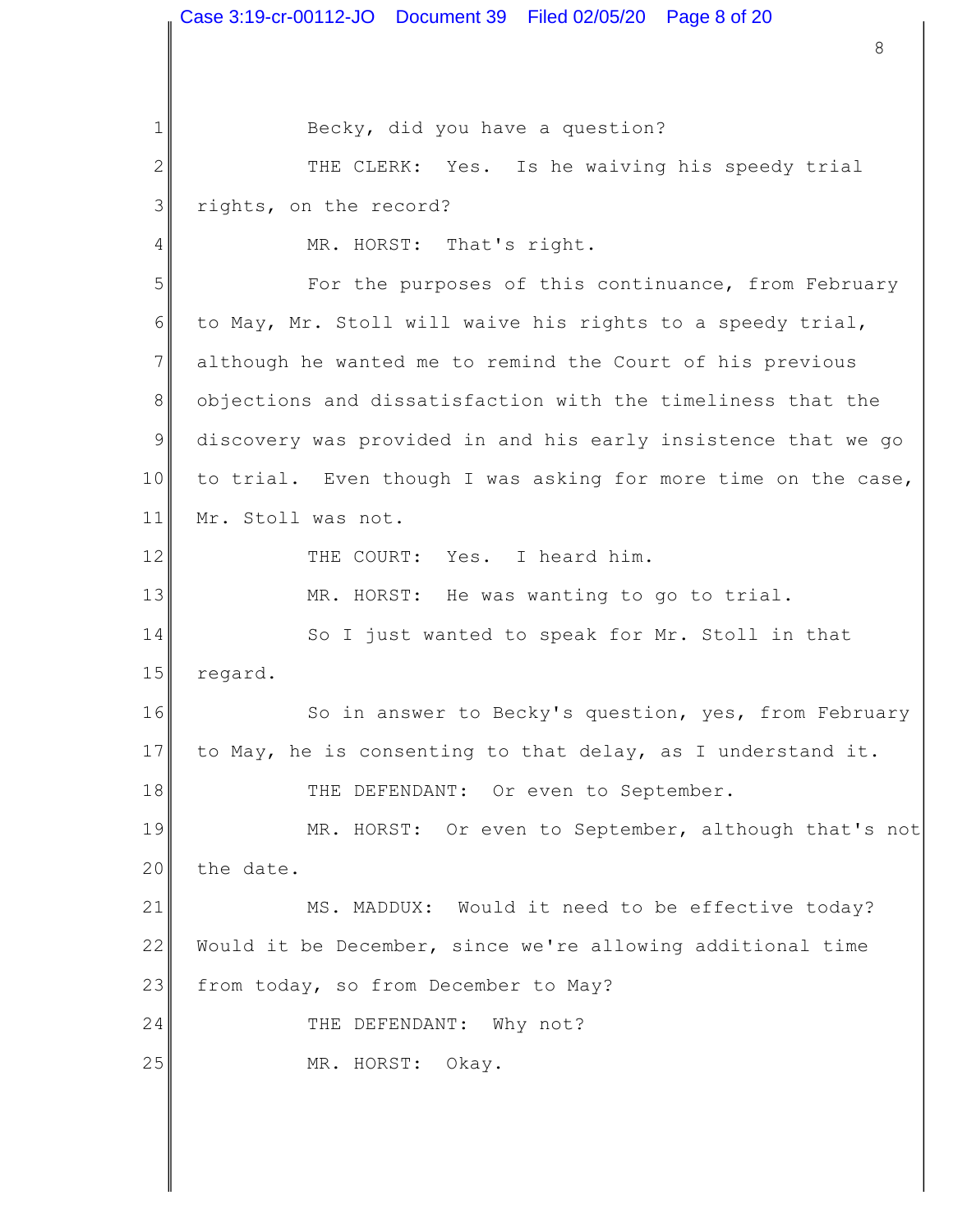1 2 3 4 5 6 7 8 9 10 11 12 13 14 15 16 17 18 19 20 21 22 23 24 25 9 THE COURT: Thank you. MR. HORST: Thank you, Judge. There are a few other things that Mr. Stoll would like to speak about with the Court. Those are his release conditions. And we had a long hearing several months ago where the Court very patiently went through those release conditions, and we very much appreciate that. Mr. Stoll would like to ask the Court for permission to speak with his pastor, Paul Revere. He's been prohibited, at the Government's recommendation, from doing that. And my recollection from our last in-person hearing was that the Court said something to the effect of "Well, if he's really a pastor and other people use him as a pastor, then we might consider it." THE COURT: Is he here today? MR. HORST: Paul Revere is not here today. THE COURT: All right. MR. HORST: But I suppose one of the things that I would like the Court to address and maybe the Government to address is what the reason for that prohibition is. THE COURT: Because he is a -- as far as I was concerned, he was a pseudo pastor, he wasn't a real pastor, and it's  $-$  he doesn't have a congregation, that I know of, or a church. He's just an individual. So that's where I am.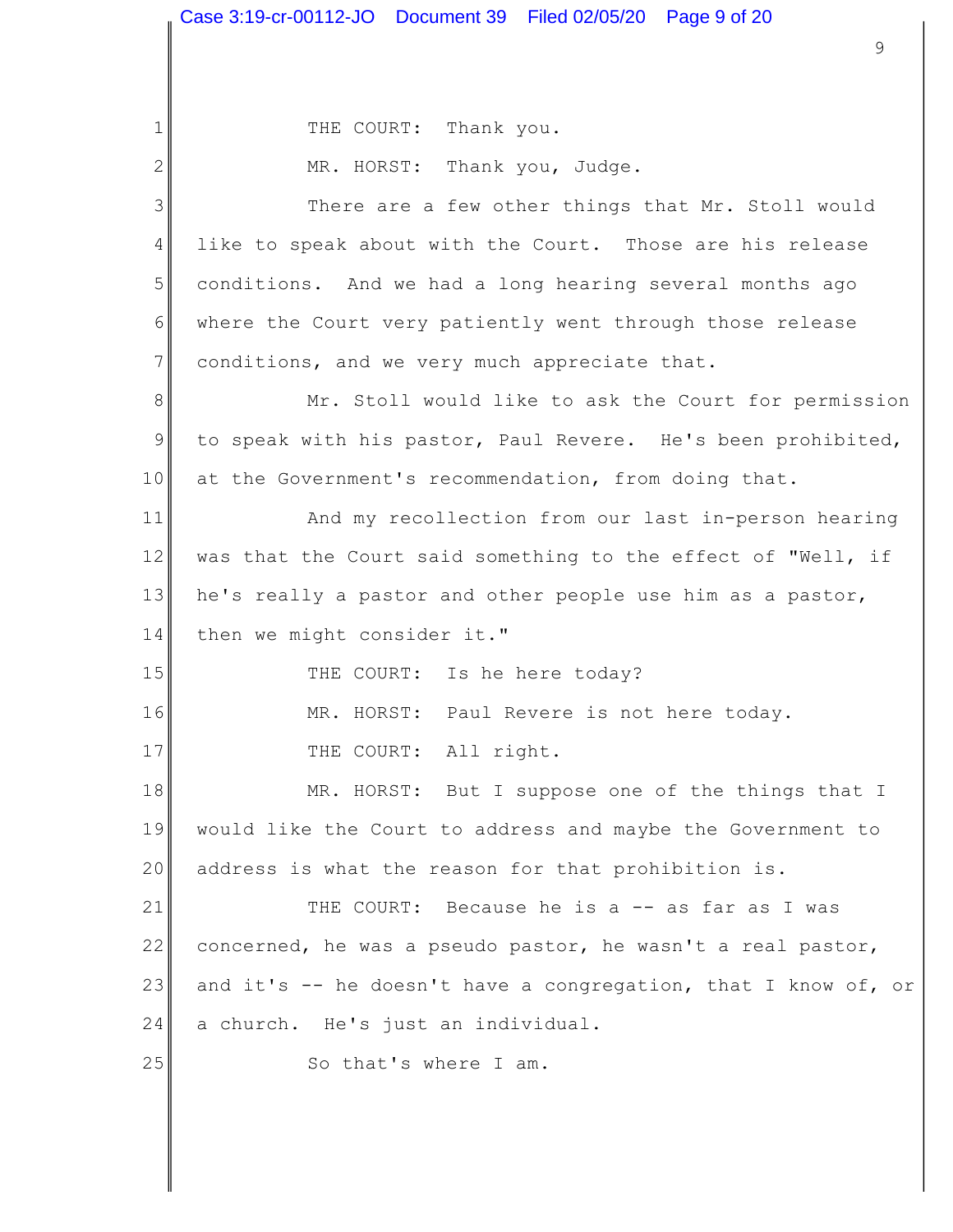1 2 3 4 5 6 7 8 9 10 11 12 13 14 15 16 17 18 19 20 21 22 23 24 25 10 MR. HORST: Judge, even if that were true, it would typically be inappropriate in a criminal case to prohibit contact with anybody, unless there was some nexus to the allegations. THE COURT: Well, we'll ask the Government. MR. HORST: Thank you. THE COURT: What is the nexus of Paul Revere? MS. MADDUX: So two parts to the answer to your question, Your Honor. Mr. Revere is essentially someone who worked with Mr. Stoll in assisting the Bradys in this process. Based on our information -- THE COURT: Is he a tax advisor? MS. MADDUX: He is not. He is the pastor of the Embassy of Heaven, which is part of Mr. Stoll's operation. He works in concert with the Embassy of Heaven in terms of allowing his clients to sign up to be part of a church. I will say, Your Honor, after our last hearing and we had a discussion about this prohibition, I did a little research on whether or not these kinds of conditions are usually upheld at the Ninth Circuit. And had this -- knowing now this would have come up today, I would have brought some of that research with me. But the Government is not seeking a no contact order between Mr. Stoll, at this time, and Paul Revere. Case 3:19-cr-00112-JO Document 39 Filed 02/05/20 Page 10 of 20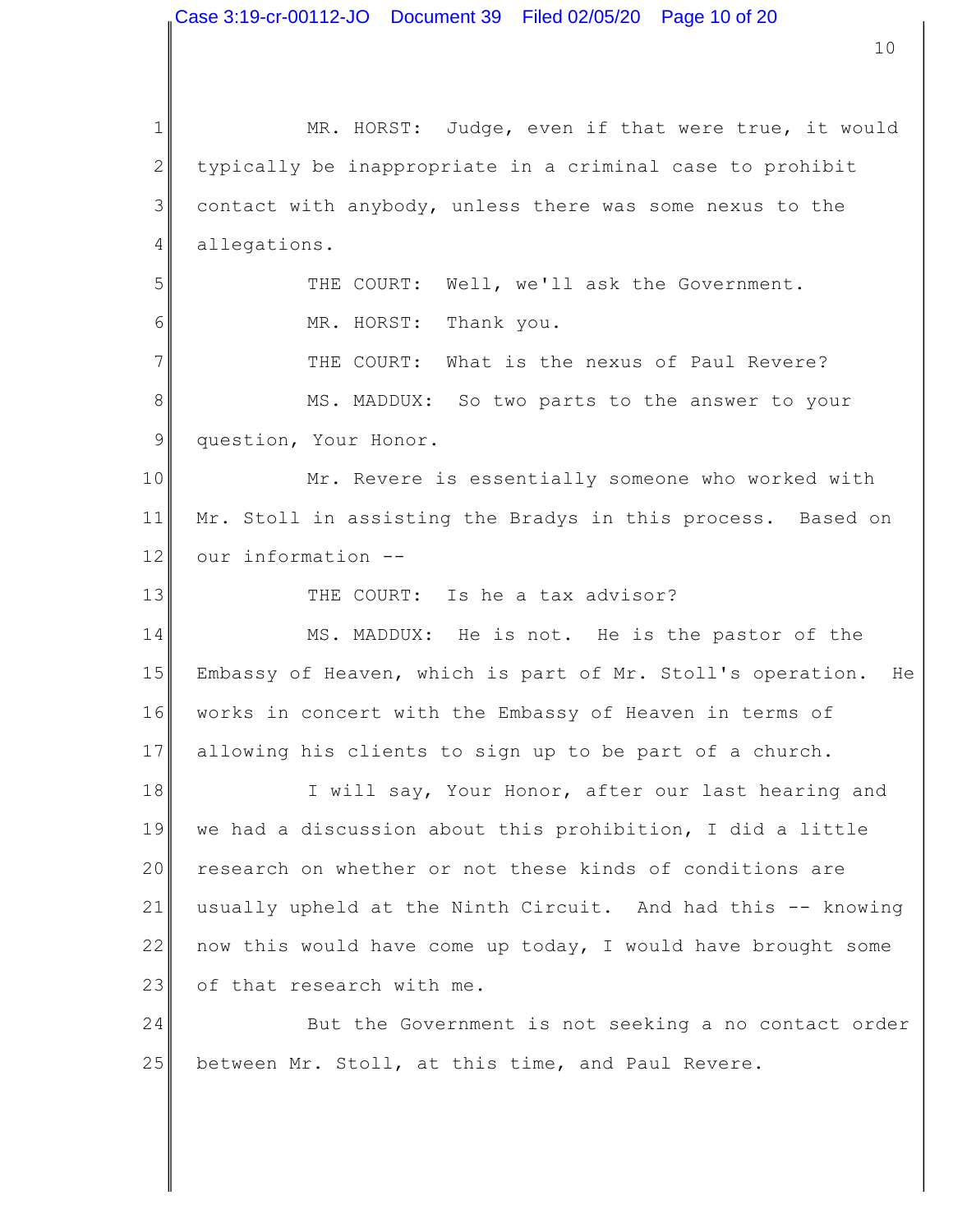1 2 3 4 5 6 7 8 9 10 11 12 13 14 15 16 17 18 19 20 21 22 23 24 25 11 THE COURT: All right. Thank you. That settles that. He may consult with Paul Revere at his pleasure. MR. HORST: Thank you. And just for Mr. Stoll's benefit, there's no restriction on their communication or contact whatsoever? THE COURT: None whatsoever. MR. HORST: Okay. My understanding is that Mr. Nischik from pretrial services is here. And I know that one of the initial conditions of that prohibition included the name Paul Revere and some initials. I don't have that in front of me. THE COURT: Well, they had the initials of the Bradys. MR. HORST: Okay. We're not seeking -- thank you, Judge. MS. MADDUX: Just for the record, I believe the initials were the initials of Mr. Revere's true name, because Paul Revere is not his true name. THE COURT: Okay. (The defendant and his counsel confer off the record.) THE COURT: Sir? MR. HORST: Thank you, Judge. One other issue that we would like to address with Case 3:19-cr-00112-JO Document 39 Filed 02/05/20 Page 11 of 20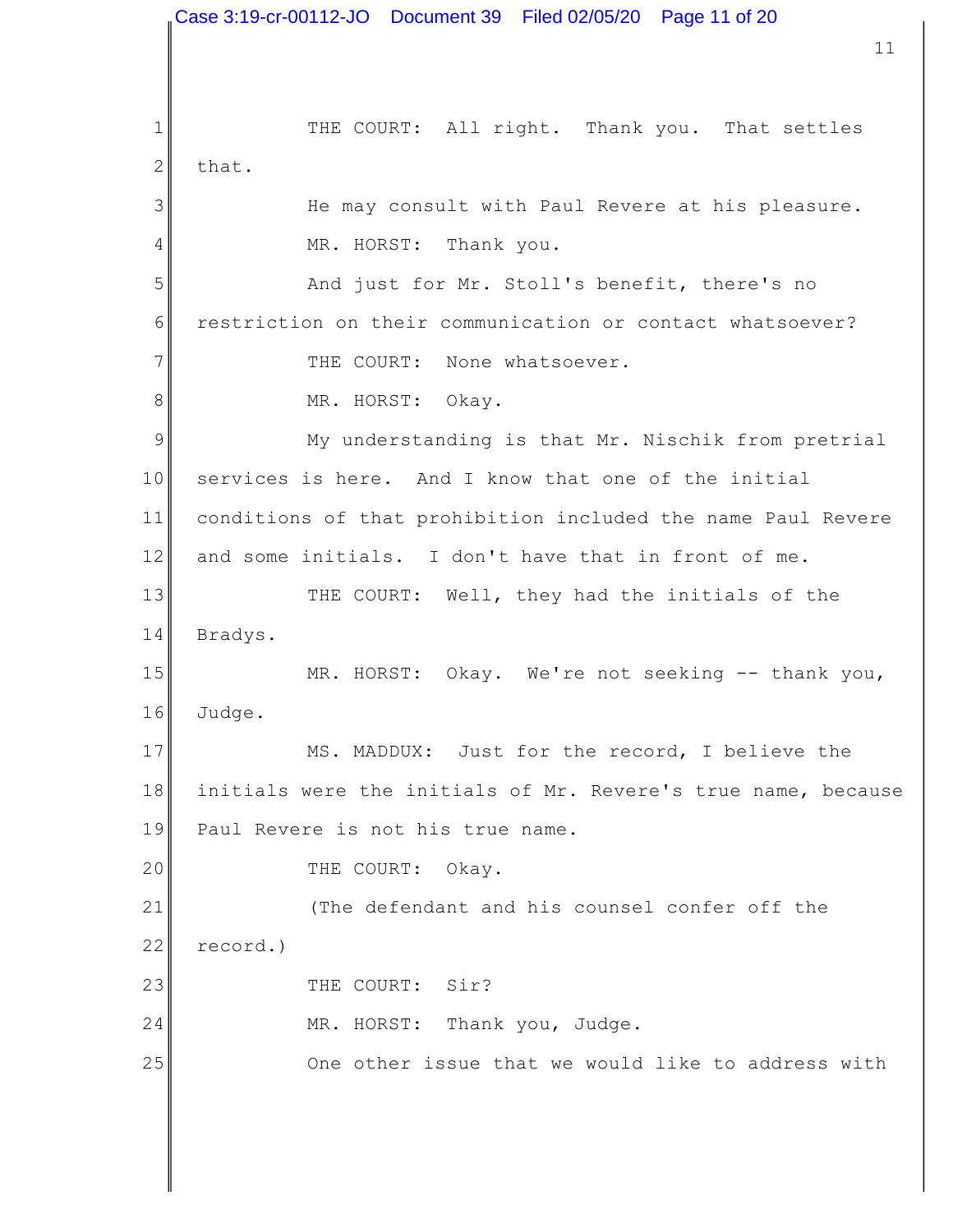1 2 3 4 5 6 7 8 9 10 11 12 13 14 15 16 17 18 19 20 21 22 23 24 25 12 the Court, you'll recall the Court allowed Mr. Stoll to continue to perform his duties as a minister of the gospel, but the Court said no taxes, no banking. THE COURT: Right. MR. HORST: Or at least that's how -- THE COURT: He's not to be advising anybody about taxes or how to evade paying them. MR. HORST: Understood. However, Mr. Stoll would like to be able to discuss taxes and bank matters so long as it's not, as the Court says, designed to advise people how to evade taxes or banking. It's difficult, as Mr. Stoll interprets these conditions very seriously, as he doesn't want to go into custody, he doesn't talk about banking or taxes or anything related to church administration. THE COURT: There's no reason for him to be talking to anybody about taxes. He's under indictment for tax evasion. And that's going to be enforced. (The defendant and his counsel confer off the record.) MR. HORST: Excuse me. Forgive me, Judge. Mr. Stoll would like to be able to communicate with the IRS about tax matters. Is that okay? THE COURT: Counsel? MS. MADDUX: Your Honor, the Government has no Case 3:19-cr-00112-JO Document 39 Filed 02/05/20 Page 12 of 20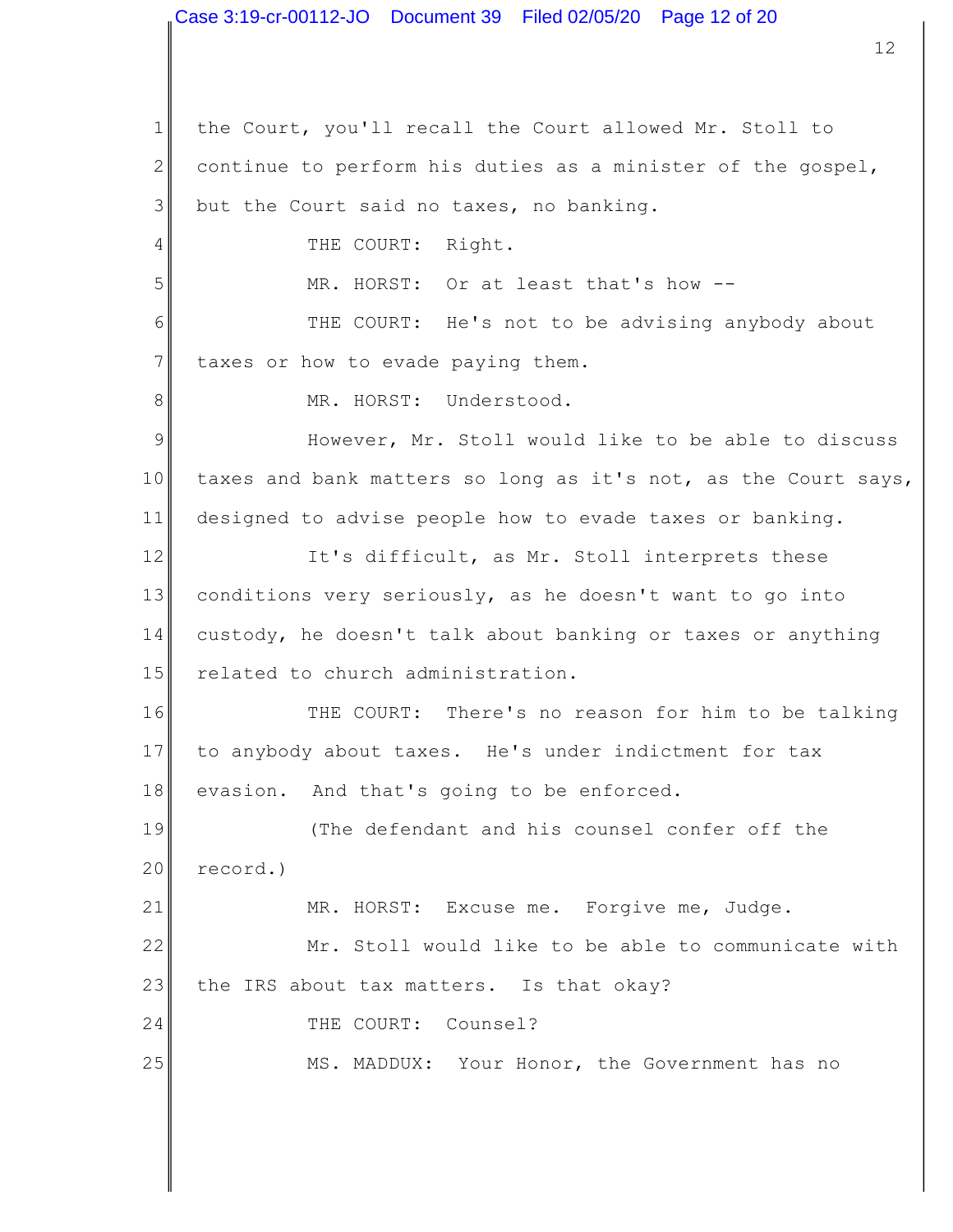1 2 3 4 5 6 7 8 9 10 11 12 13 14 15 16 17 18 19 20 21 22 23 24 25 objection to Mr. Stoll communicating with the IRS about his own personal tax matters. But it would be a violation of not only his pretrial release currently, but the injunction and restraining order that is still in place out of the District of Washington for him to communicate with the IRS on behalf of a client or someone he represents. THE COURT: He may not do that. But he may communicate with the IRS about his own situation. Okay? (The defendant and his counsel confer off the record.) MR. HORST: Judge, forgive me. I understand what you just said. Mr. Stoll would like me to help clarify what you just said. In light of his -- his duties as a church administrator -- THE COURT: His duties as a church administrator does not involve giving other people tax advice. The whole thing is that you're out of the tax advice business until we have this trial. (The defendant and his counsel confer off the record.) MR. HORST: Judge, I'm trying -- THE COURT: Would you like to have him speak directly to the Court? MR. HORST: Not really. THE COURT: Okay. That's fine.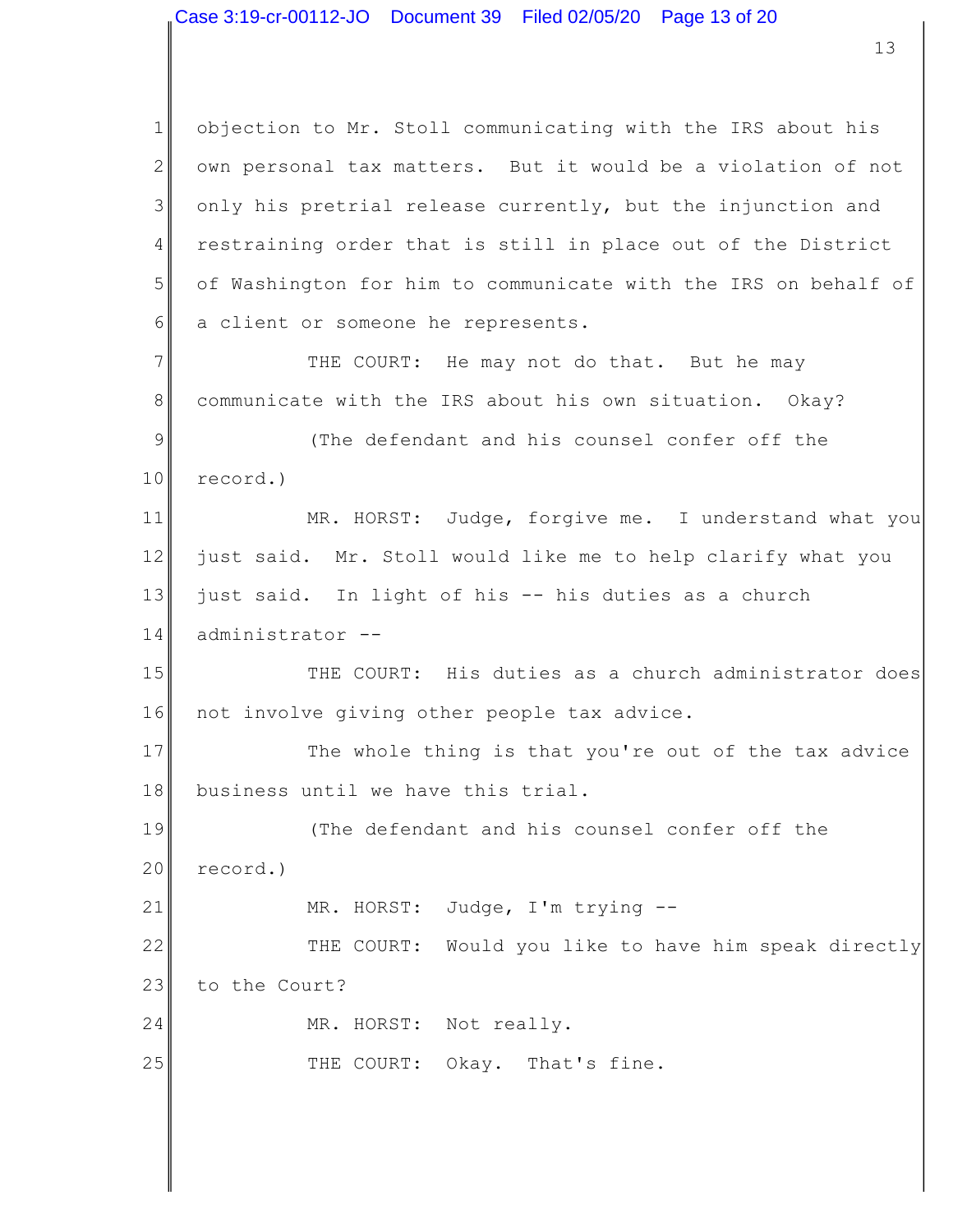1 2 3 4 5 6 7 8 9 10 11 12 13 14 15 16 17 18 19 20 21 22 23 24 25 14 (The defendant and his counsel confer off the record.) MR. HORST: Again, I understand what the Court has said. THE COURT: Yes. THE DEFENDANT: I do, too. THE COURT: I didn't ask you to agree with it. That's my order. MR. HORST: I understand. And at the risk of the Court getting angry with me -- THE COURT: I'm not going to get angry with you. MR. HORST: Okay. Thank you, Judge. Our position is that Mr. Stoll -- Mr. Stoll is an administrator of the church; and that as part of his duties as a church administrator, he is required to have some discussion about the financial issues that take place within the church. Our position is that by prohibiting him from doing that, it prevents his ability to serve his God in the way that he chooses to do that, which is through his church ministry. THE COURT: I can just state, we're just going to put that in neutral until this trial is over. And he's not to be involved in tax consultation in any form with anybody else, other than you, any experts that you choose to consult, and nobody else. MR. HORST: And the IRS. Case 3:19-cr-00112-JO Document 39 Filed 02/05/20 Page 14 of 20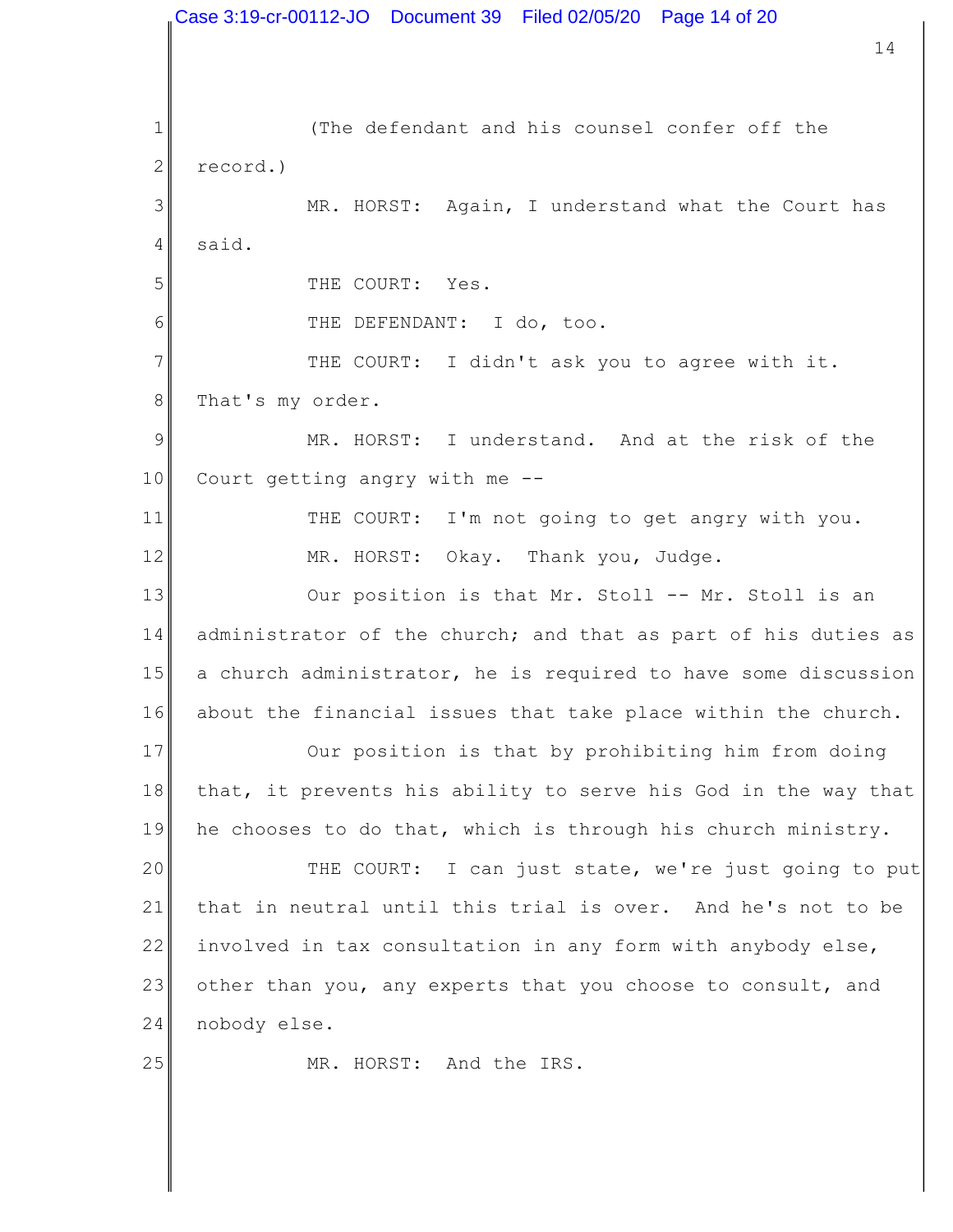1 2 3 4 5 6 7 8 9 10 11 12 13 14 15 16 17 18 19 20 21 22 23 24 25 15 THE COURT: Yes, certainly he can talk to the IRS. (The defendant and his counsel confer off the record.) THE COURT: We're not going to allow him to continue his tax consulting, how to evade paying taxes. That's where we are until this trial is over. MR. HORST: Understood. THE COURT: Thank you. (The defendant and his counsel confer off the record.) MR. HORST: Judge, Mr. Stoll would like to try to clarify something with the Court. I'm not thrilled about him talking on the record, but I'm going to allow him, until I kick him, at which point he's to stop talking. Is it all right if he addresses the Court briefly on this issue? THE COURT: Fine. MR. HORST: Okay. THE COURT: Go ahead, sir. You can remain seated and speak into the mic. THE DEFENDANT: All right. Well, thank you very much. I appreciate this opportunity. The only concern I just wanted to address to you is that as a church administrator,  $I$  -- I do matters pertaining to taxes, but not advising as far as tax -- whether a person Case 3:19-cr-00112-JO Document 39 Filed 02/05/20 Page 15 of 20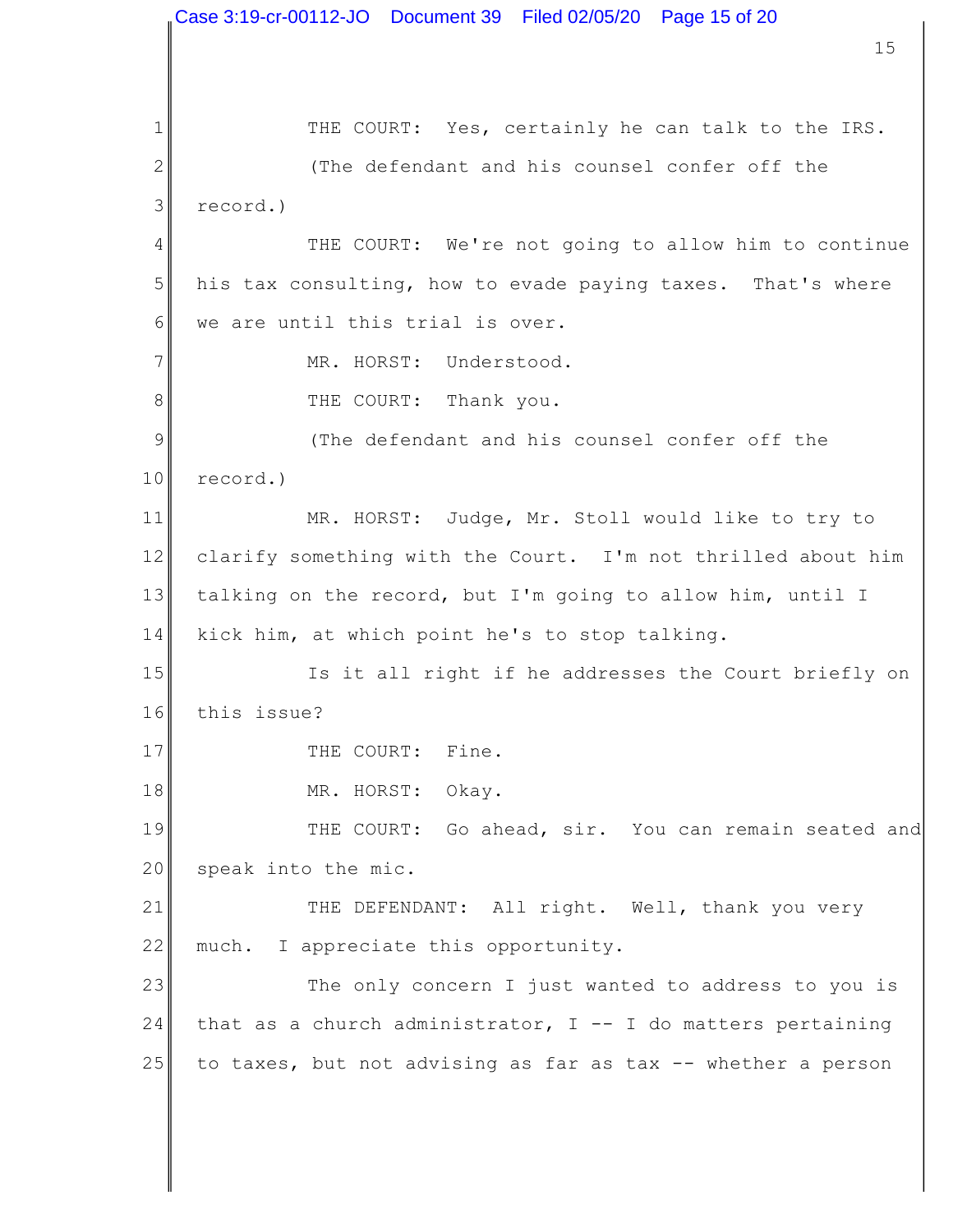1 2 3 4 is taxable, how to pay or file taxes. I've never done that sort of thing, and I have no interest in doing that. But there are obligations that church ministries have and concerns that people have regarding taxes.

5 6 7 8 9 10 11 12 13 14 And then there's a second thing which has to do with banking and transaction of funds that need to be done. It's very important for the survival of the church and -- and the needs that we have in our ministry work that we do. And people have relied on me to interface with banks and financial transactions to make sure everything is being done lawfully and properly and to intercede when there's a financial question or problem, that I help out in that sort of -- I used to, but since this prohibition, I have every intention of respecting your wishes, and I always have and I will continue.

15 16 17 But if I could get some kind of relief from you that I'm allowed to interface with these things in a lawful manner, I would really appreciate that.

18 And thank you very much.

19 THE COURT: What is your response?

20 21 22 23 24 25 MS. MADDUX: Your Honor, a large portion of the Government's case -- and, really, the factual allegations behind the permanent injunction -- involve Mr. Stoll advising clients. They sign paperwork, they pay him, and they join his ministry, which is in part related to the Embassy of Heaven. So to the extent that Mr. Stoll is referring to his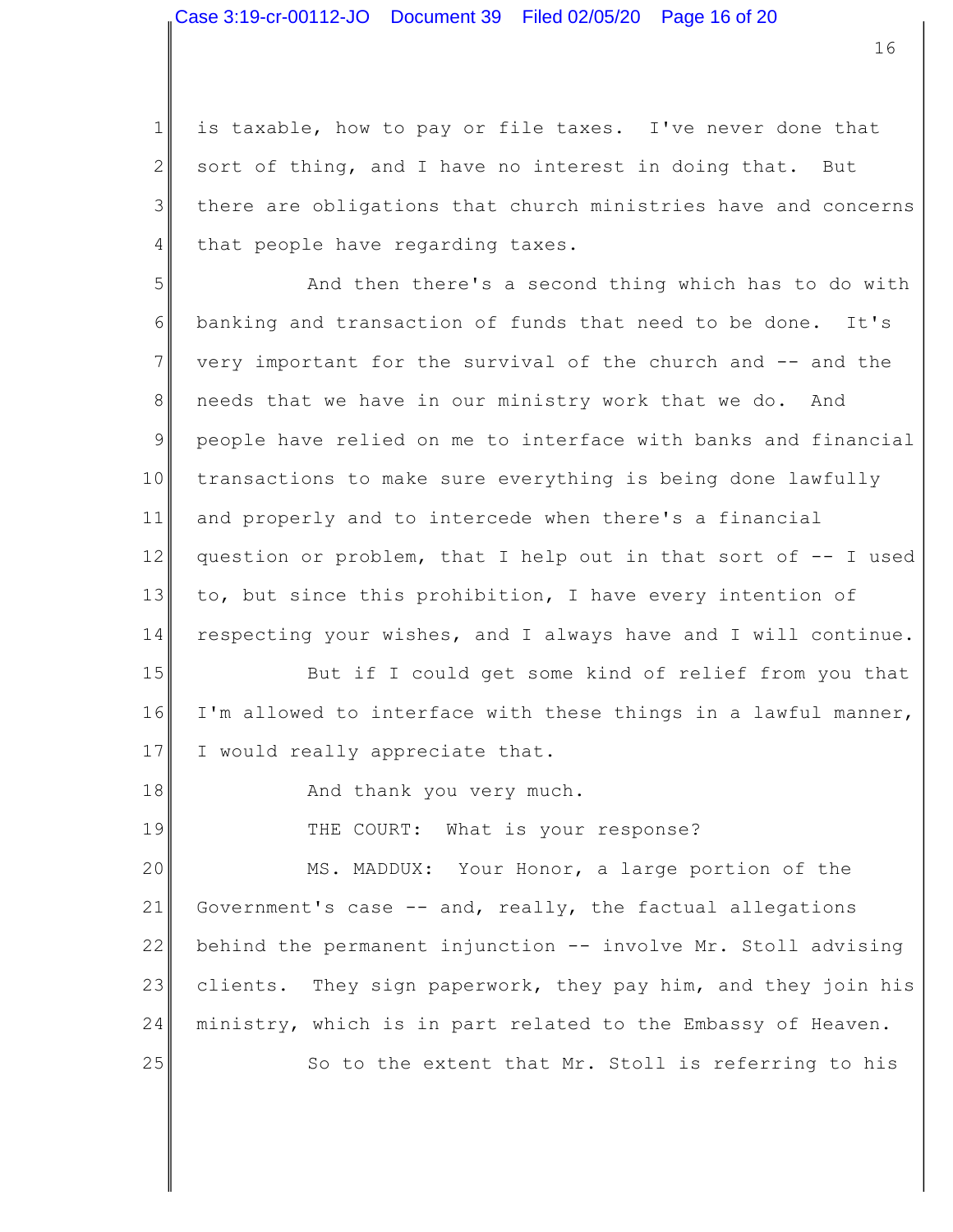17

1 2 3 4 role as a church administrator of church ministries, it's the Government's position that they are not valid churches, but essentially organizations designed and put on paper for the purpose of evading income.

5 6 7 8 We are aware, because it is part of the underlying Brady matter and part of this case, that as part of setting up these church ministries for people, Mr. Stoll will set up bank accounts in other names, sometimes under related church names.

9 10 11 12 13 14 15 He will create a name for them and essentially advise clients, just as he advised Mr. Brady, "Route your income outside of the normal mechanism, not to your own bank account, but to this ministry bank account I will hold for you. And then I will be the one to decide whether or not you get to spend funds or at least will be the one interfacing with the bank about it."

16 17 18 19 So the Government's position is that the very activity Mr. Stoll is talking about is the activity he is barred from doing underneath the permanent injunction, and he should not be allowed to carry on pending trial.

20 THE COURT: Thank you.

21 Do you want to respond?

22 23 (The defendant and his counsel confer off the record.)

24 25 THE COURT: Let me just state that I understand your position. I hope you understand my position. I also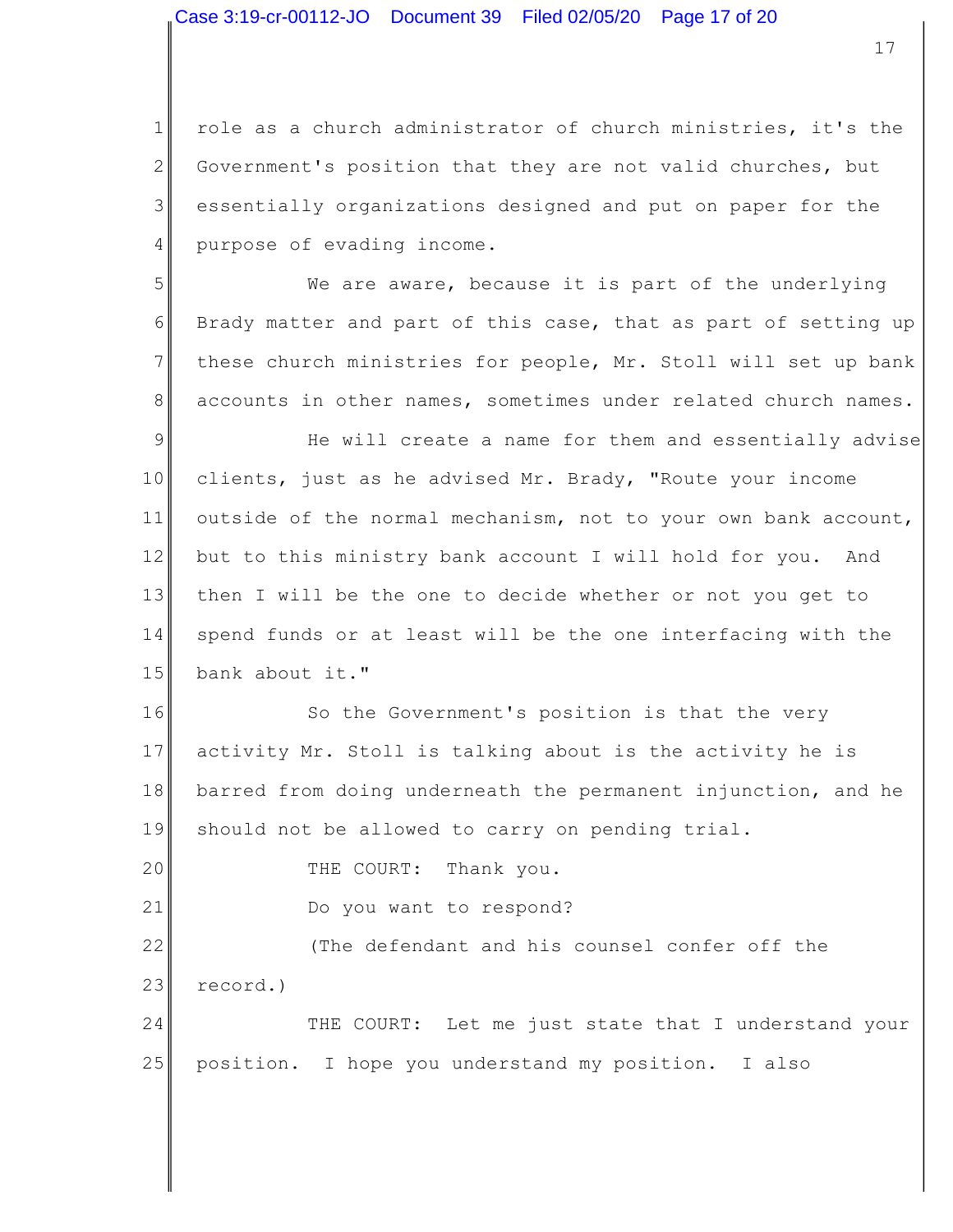1 2 3 4 5 6 7 8 9 10 11 12 13 14 15 16 17 18 19 appreciate your respect to the Court, that you're not being abusive or vocal, as we find in many of these tax cases. I just can't let you give advice on taxation to anyone between -- other than to your own counsel or tax advisor, until we get to trial. That's my order. THE DEFENDANT: Sure. I appreciate that. Now, did you want a response from me to her? THE COURT: Any time. THE DEFENDANT: Oh, thank you. I just wanted to make sure you were aware that what we intend to prove is that the type of work that I do, that I've always been involved in, and I'm continuing and is being hindered now because of this, is running clean and sober houses, a mentoring program for children, and helping people getting out of sex trafficking, and other kinds of legitimate ministry work. None of these things they're saying about me are true. And the kinds of prohibitions that are being placed are

20 21 severely hindering the effectiveness and causing great expense to these worthwhile ministries.

22 23 24 25 And if we can be allowed  $--$  if I can be allowed to engage in lawful, never giving tax preparation advice or anything of that nature -- I have no intentions to and I have no desire to. It's just the fact of assisting and interfacing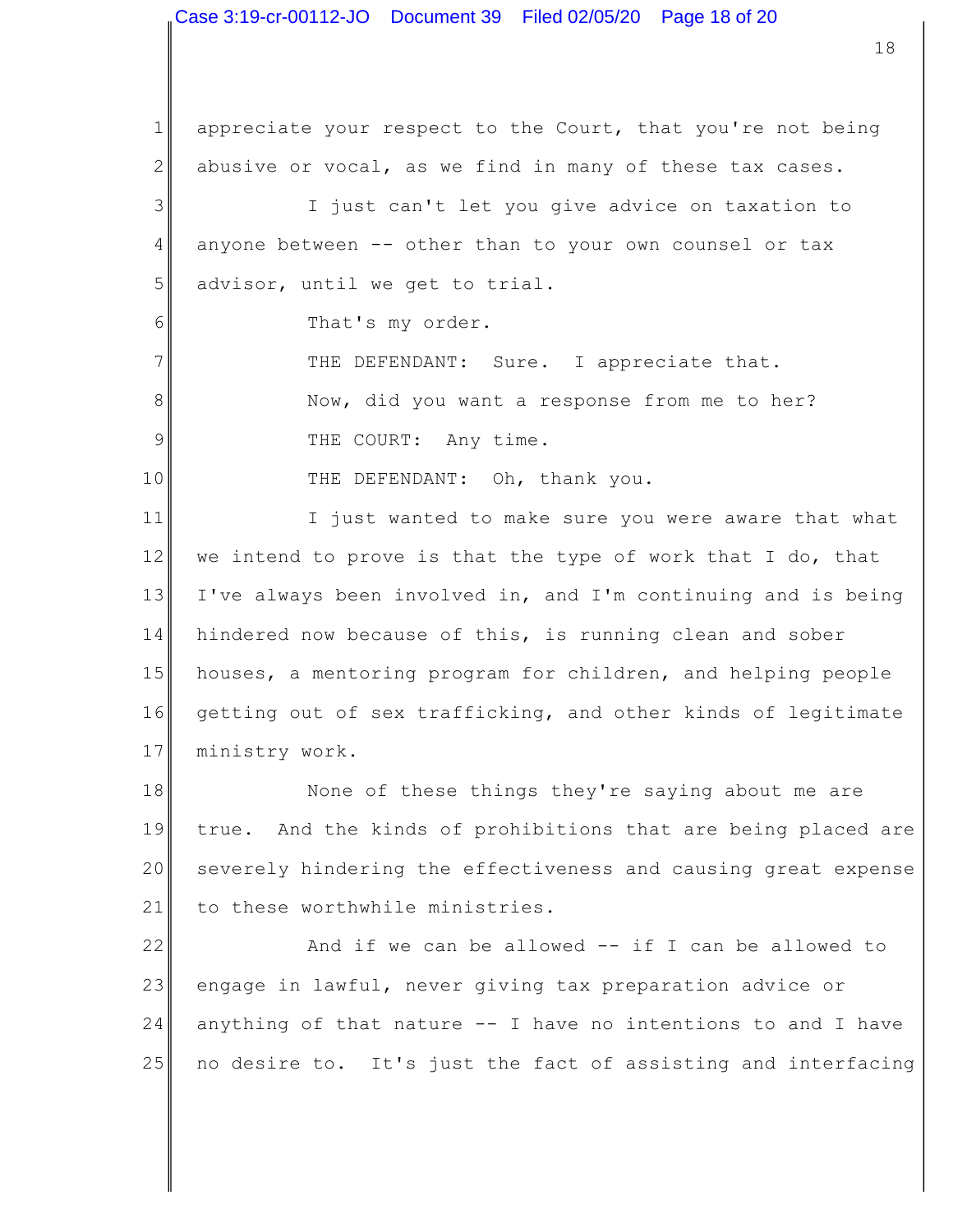1 2 3 4 5 6 7 8 9 10 11 12 13 14 15 16 17 18 19 20 21 22 23 24 25 with the lawful requirements that the church -- various church ministries have in performing some of these various functions. THE COURT: I understand your position. But what you consider to be lawful the Government considers to be unlawful. And that's to be the issue that we'll decide at the time of trial. So you'll not be giving -- consulting anyone about their taxes. THE DEFENDANT: "Assisting" is actually the term, not "consulting." Is it the same thing for you? THE COURT: Even assisting. THE DEFENDANT: Okay. Well, thank you for your consideration anyway. I appreciate that. THE COURT: Okay. Thank you. Anything further? MS. MADDUX: Not from the Government, Your Honor. THE COURT: Thank you. Okay. Well, any time you want a consultation with the Court, I'm available. Thank you. MR. HORST: Thank you, Judge. MS. MADDUX: Thank you. (Proceedings concluded. )